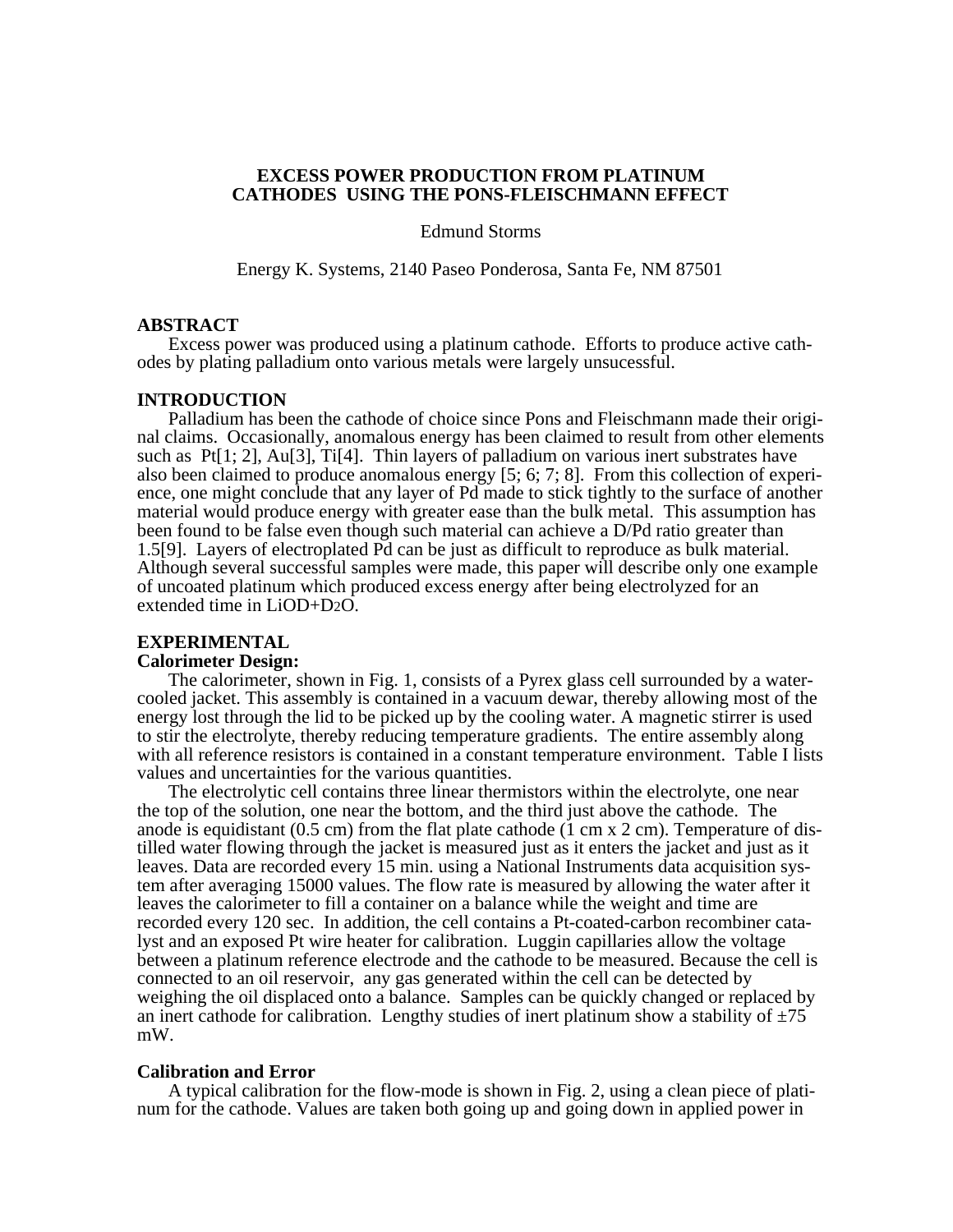the same manner as the sweeps described later. The standard deviation of the electrolytic values from the least-squares line is  $\pm 30$  mW which is the same as the standard deviation from a constant value when stable excess energy is being observed at low applied power.



NOT TO SCALE

Figure 1. Drawing of the calorimeter. The electrolyte is 65 ml of 0.3 N LiOD and the anode is Pt mesh. The cell lid is Lucite and the Dewar lid is expanded foam insulation. All thermistors are glass covered. Time to reach a steady temperature is 50 min.

# **TABLE I**

Summary of uncertainties in measured quantities

Water temperature entering the jacket =  $20\pm0.02^{\circ}$ Environment temperature =  $20\pm0.03^{\circ}$ Flow rate =  $31.00\pm0.05$  g/min (long term variation) Precision of current measurement  $= \pm 0.001$  A Precision of voltage measurement  $= \pm 0.001$  V Precision of temperature measurement  $= \pm < 0.005$ ° Absolute accuracy of temperature measurement =  $0.1^{\circ}$ Stirring rate  $= 300$  rpm  $\pm 1$  rpm Average heat capture efficiency =  $98 \pm 0.5\%$ 

This scatter increases to  $\pm 0.1$  W at the upper limit of applied power (27 W). A zero drift as much as -0.05 W has been observed over an extended time. Consequently, changes in excess energy production are more accurate than absolute values. Good agreement between the electrolytic- and Joule-based calibrations shows that the location of heat production does not affect the accuracy of the device. Doubling the fluid flow from 22.3  $g/min$ to 45.3 g/min caused a change in the calibration constant from 0.0732 W/degree-g/min to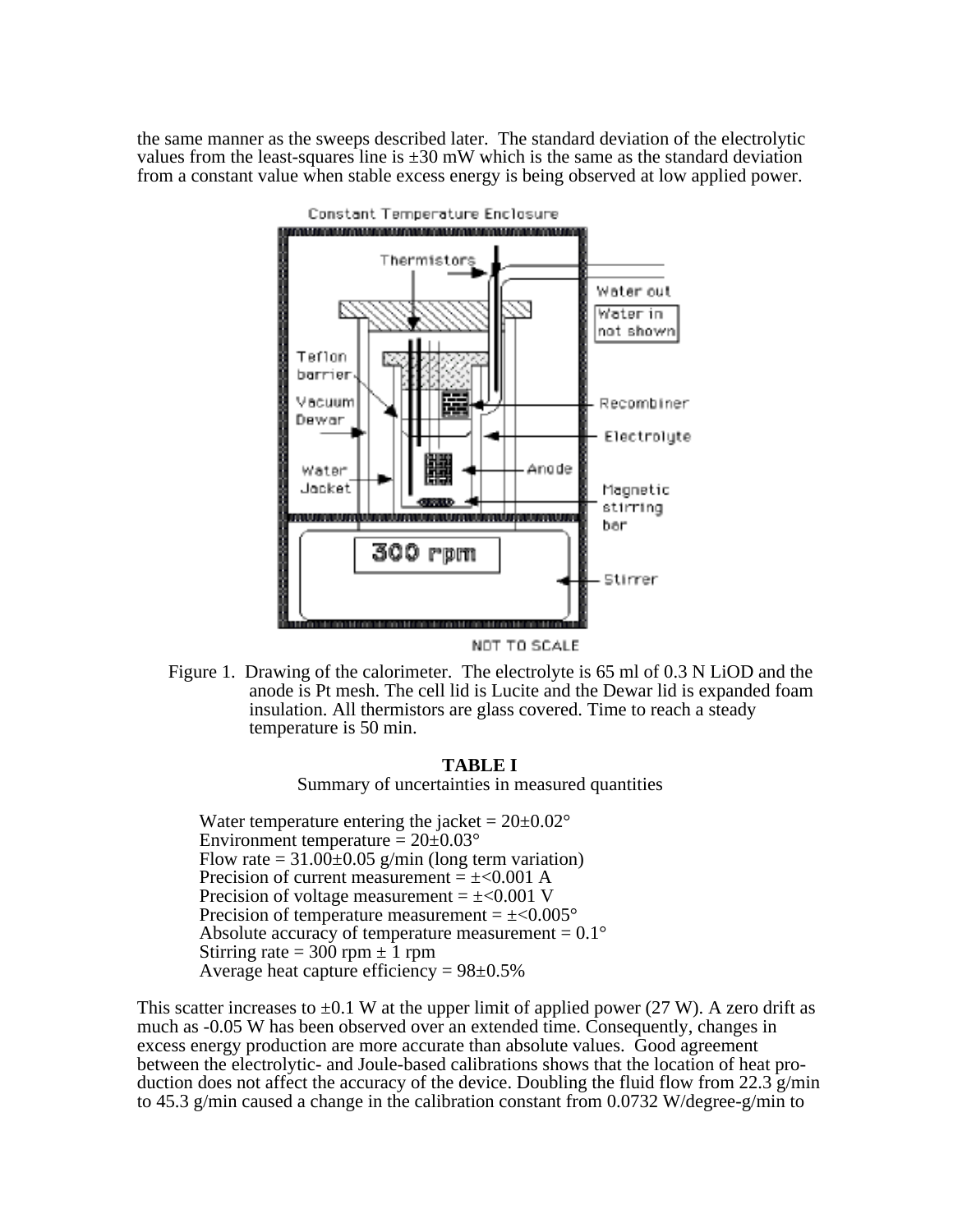0.0738 W/degree-g/min, indicating that good thermal mixing is achieved in the exiting cooling water. Because samples can be easily changed, the cathode is frequently replaced by clean platinum when the need arises to recalibrate. Good stability is shown by a scatter of only  $\pm 1.6\%$  in the calibration constant when measured many times over three months.



Figure 2. Comparison between electrolytic and heater calibrations before and after the study using the flow method. The heater and electrolysis agree within 1.2%.

The cell can also be used as a rough isoperibolic calorimeter by measuring the average temperature between the electrolyte and the cooling jacket. However, this method is not stable, in spite of active stirring, because of changes in the convection currents in the electrolyte and in the jacket. Figure 3 shows how the average temperature across the jacket changed between the first and final calibration using the electrolytic method and clean Pt.



 Figure 3. Comparison between applied electrolytic watts and the average temperature across the jacket for two calibration runs.

### **Excess Energy Measurement**

Figures  $4, 5$ , and 6 show the time history for excess power (EP) production using a special platinum cathode. Current sweeps consist of stepping the current up in value, waiting for the calorimeter to achieve steady-state (50 min), taking five values, and repeating the process. After reaching 3 A, the current is reduced in steps. Notice in Fig. 4 that the expected EP was achieved at 0.5 A and 1.0 A, but decayed away when 1.5 A was applied. A sweep taken after the decay showed very little EP. After the current was turned off for a brief time, the study was resumed in Fig. 5. Notice that the EP again gradually increased after 0.5A was applied. Sweep #3 again showed EP and this continued while 0.75A and 1.0A were applied. However, application of 1.5A again caused the EP to decay away.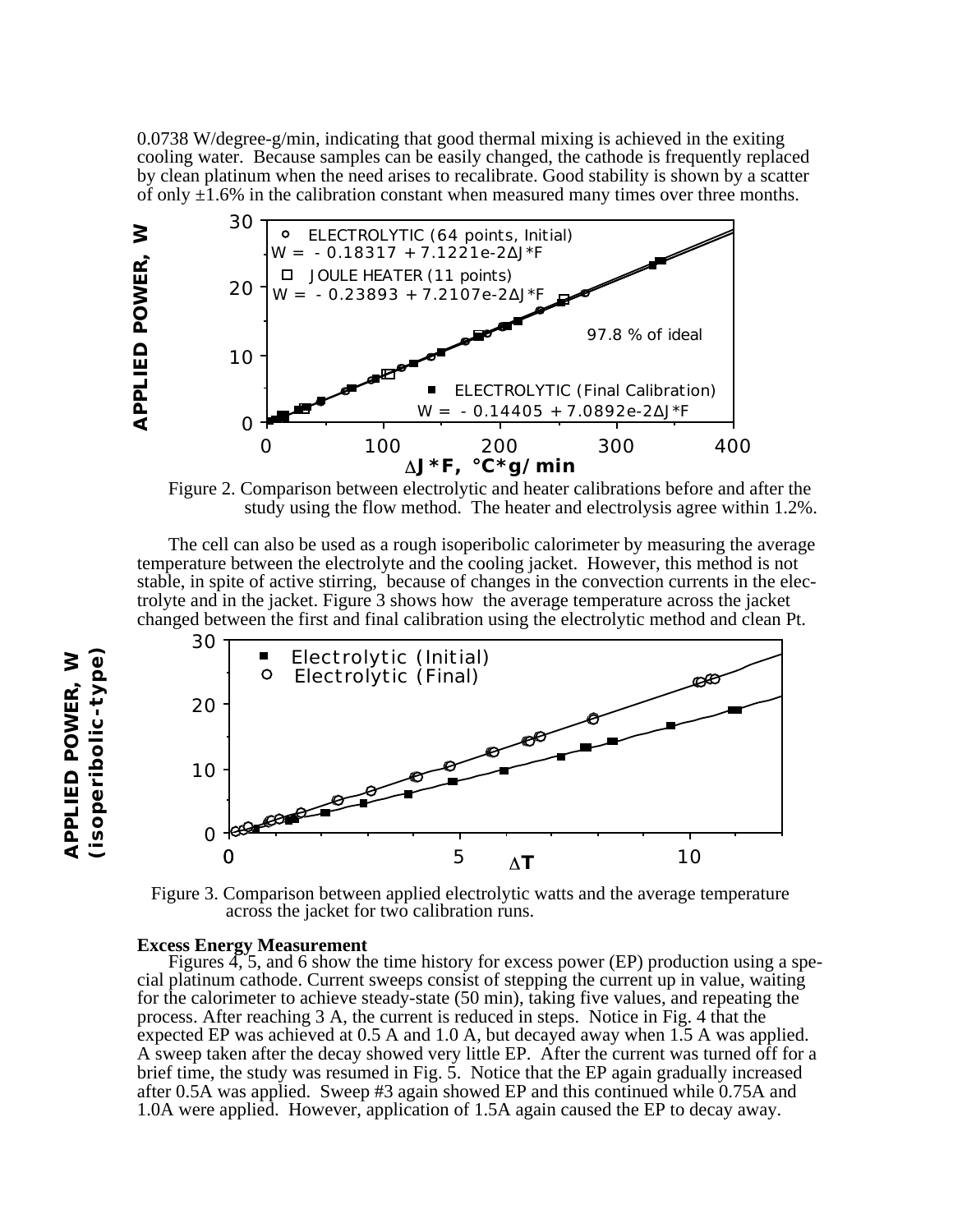

Figure 4. Time history of excess power production from a Pt sample.

 Once again the current was turned off. Application of 0.5 A, shown in Fig. 6, again showed EP. The calorimeter was calibrated at 430 h using the internal heater and later using an inert Pt cathode. This experience shows a consistent pattern of behavior which was repeated once again, but is not shown here.

The first sweep is shown as applied current vs EP in Fig. 7. Notice that excess power is indicated by the isoperibolic method during this initial sweep, but later sweeps do not show an effect because of a change in calibration, as indicated in Fig. 3. Also notice that the excess power falls on a higher line upon reduction in applied current. Subsequent cycles, as shown in Fig. 8, produce excess power that fall on this higher line. The final relationship is linear and extrapolates to zero EP at zero applied current, in contrast to the behavior of palladium, which requires a critical applied current before EP is produced. Figure 9 shows the sweeps taken later using different numbers of values to produce the plotted average and these are compared to the heater calibration.



Figure 5. Time history of excess power production from a Pt sample.

## **DISCUSSION**

EXCESS POWER, W

A large average composition within the cathode is thought required to produce excess energy. Yet many researchers have failed to produce excess power after achieving large compositions, for example Nakata et al.[10]. Now, metals that do not even dissolve hydrogen are found to make excess energy. Clearly, additional variables are operating.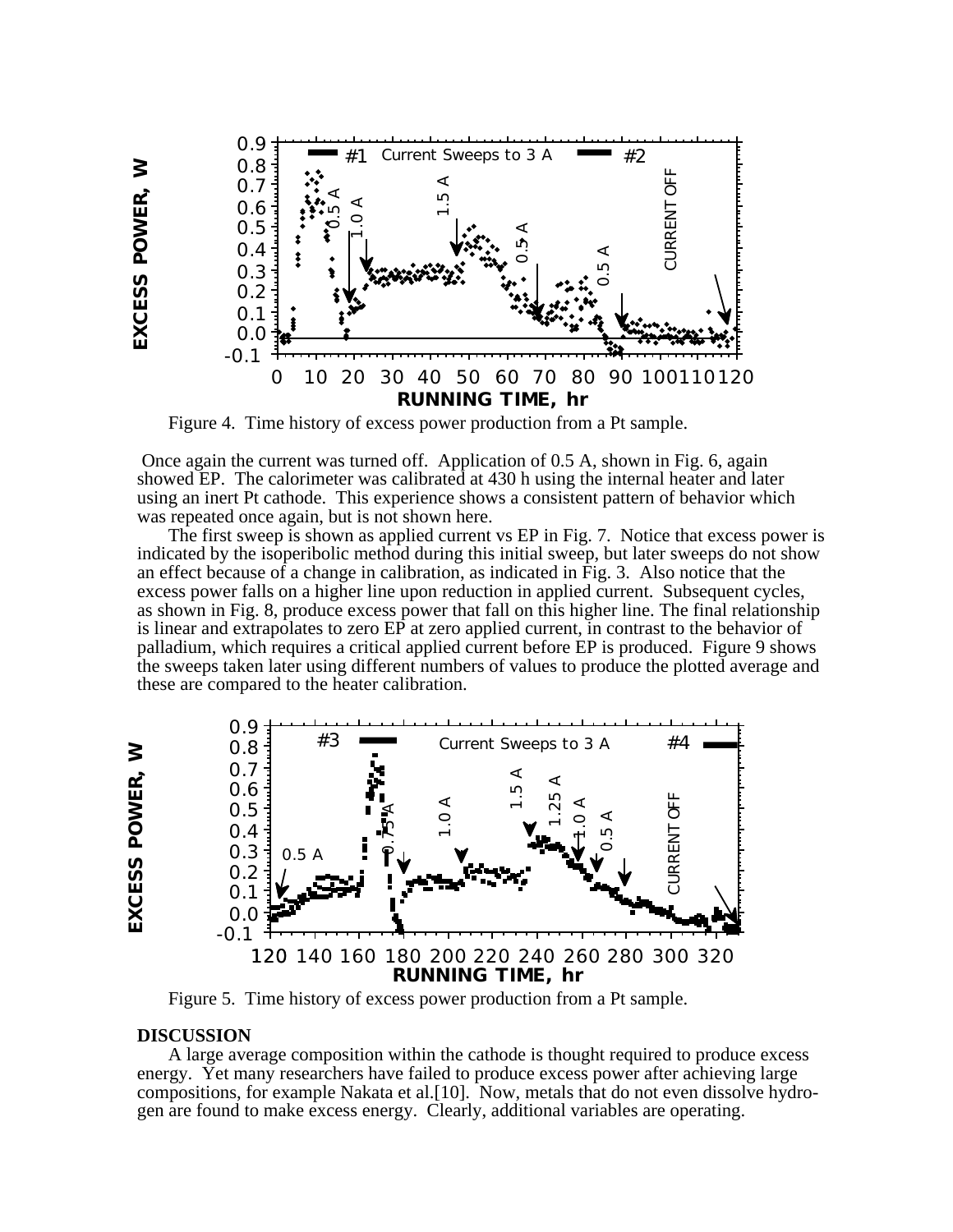



 Figure 7. Comparison between excess energy measured using flow method and isoperipolic method during first current sweep.

In the case of platinum, this study suggests that an energy-active layer of unknown composition can deposit on a Pt surface. This observation might also be related to the frequent detection of Pt on the Pd cathode after excess energy is observed. Such a layer is slow to form, which is consistent with the observed long delay in producing excess energy, and, for this sample, it is unstable. Is it possible that such a layer might be the active material in all studies, even when palladium is used?. McKubre et al. [11] also suggest that a critical layer is required to maintain the required high composition in Pd. Perhaps this is the actual active material. If this is the case, the bulk properties of palladium are only important in that they must support a critical concentration within this layer. Since palladium can easily permit loss into the metal, such material might be the worst substrate to use. Platinum, gold, and other inert materials would appear to be better choices. Use of such materials would only require forming the active layer without a need to use special batches of the substrate. If this suggestion is true, significant changes in various theories will be required.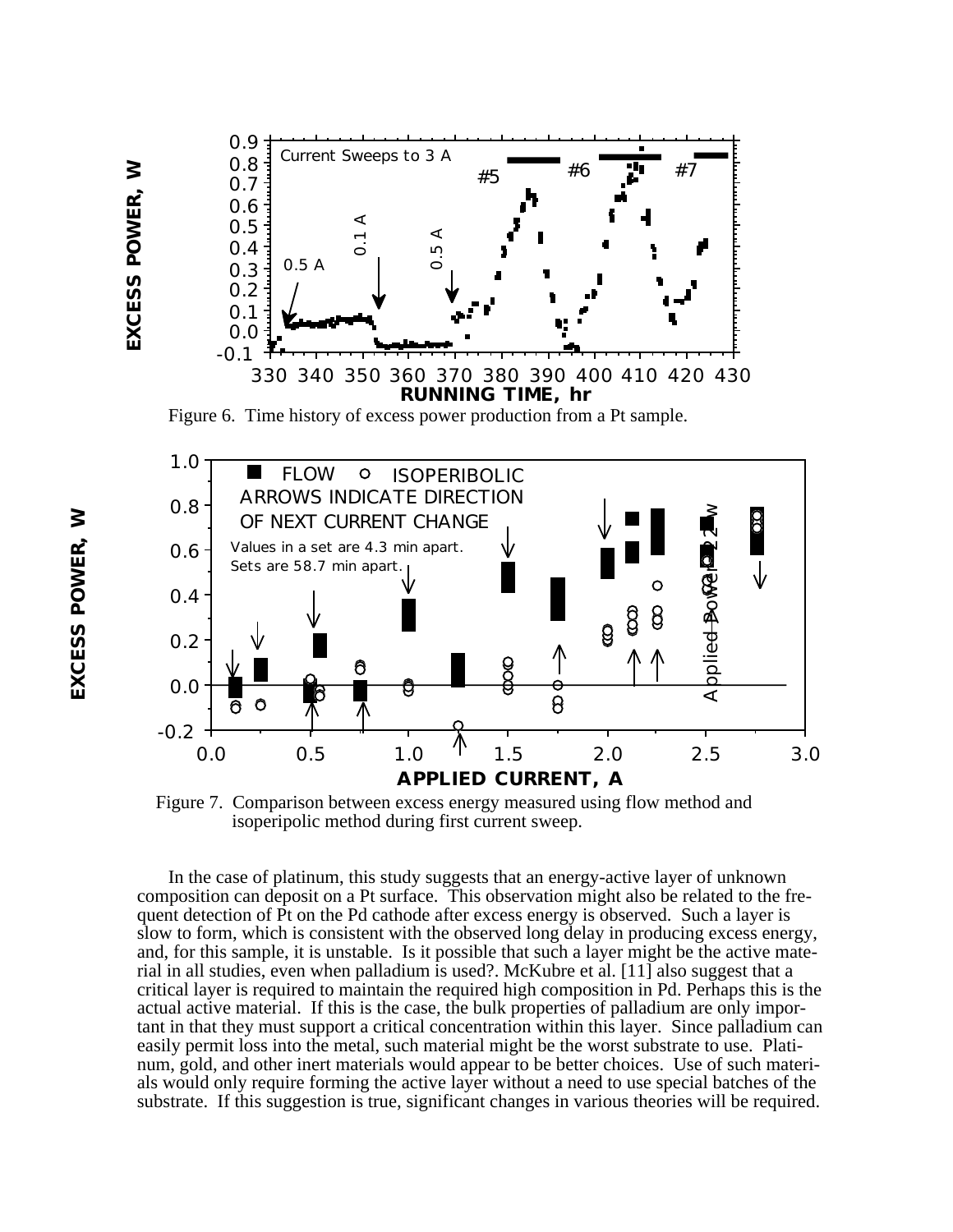

More detail and the raw data can be accessed at http://jedrothwell.home.mindspring.com.

Figure 8. Applied current vs excess power for the various sweeps, compared to Pt calibrations taken before and after the study.



Figure 9. Applied current vs excess power for sweeps using different number of values to average are compared to the heater calibration.

#### **References**

[1] Lonchampt, G., Biberian, J.-P., Bonnetain, L., and Delepine, J. 1998. "Excess Heat Measurement with Pons and Fleischmann Type Cells*" Proc. of the Seventh International Conference on Cold Fusion*, April 19-24, Vancouver, Page 202.

[2] Dash, J. "Chemical Changes and Excess Heat Caused by Electrolysis with H2SO4-D2O Electrolyte", *Proc. Sixth International Conference on Cold Fusion,Progress in New Hydrogen Energy*, Oct. 13-18, 1996 (M. Okamoto, ed.) New Energy and Industrial Technology Development Organization, Tokyo Institute of Technology, Tokyo, Japan (1997), Vol. 2, page 477.

[3] Ohmori, T., Mizuno, T., and Enyo, M. 1996. "Isotopic Distributions of Heavy Metal Elements Produced During the Light Water Electrlysis on